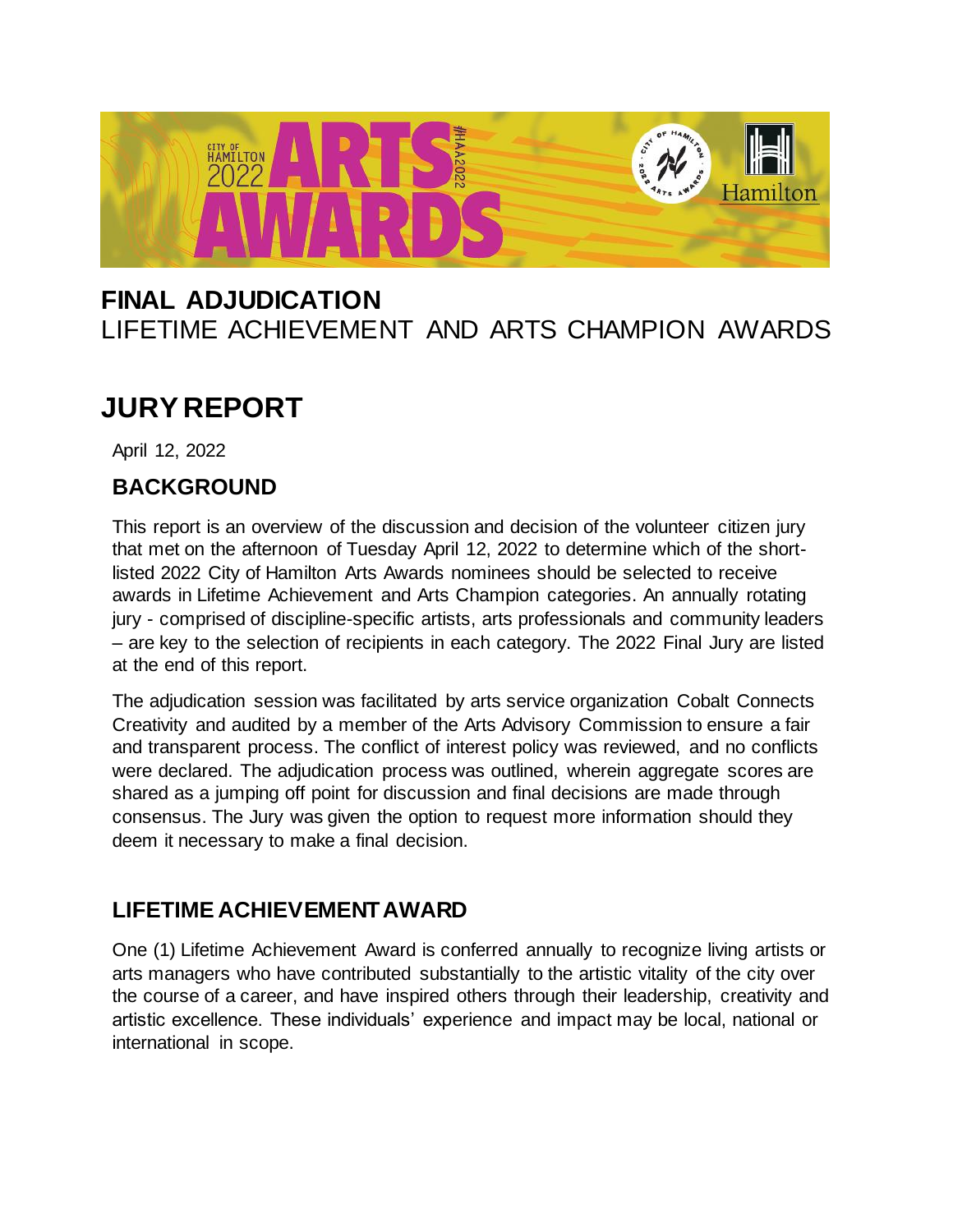#### **JURY COMMENTS**

The jury appreciate the public nominations in this category and recognize the work of the Arts Sector Review Panel in developing an extremely strong Short List. They found the task of selecting a single recipient for this award remarkably challenging due to the high caliber of the Short List. A passionate discussion about their artistic excellence and impact on Hamilton took place. The jury would like the extraordinary accomplishments and contributions of all of the shortlisted nominees to be recognized here.

After a robust discussion of the nominees' careers and impact, the jury decided to confer the 2022 Lifetime Achievement Award to **Harrison Kennedy**.

The jury selected **Harrison Kennedy** as the 2022 Lifetime Achievement recipient due to his remarkable career as a Soul and Blues musician – representing Hamilton on the world stage. They were moved by the stories of his family and life in Hamilton that saw incredibly influential musicians visiting him at home. They noted that while he didn't formally study music "he was music". The jury acknowledged that despite his success (and potential challenges in his earlier career due to being from a racialized community) he chose to stay in Hamilton while others left. His commitment to the city has been further demonstrated through his mentorship work in Blues music with the Six Nations community. The jury feel that Harrison Kennedy uniquely deserves to be recognized due to the longevity of his career and lifetime of contributions – while observing that he is "still current at 80 years old."

### **ARTS CHAMPIONAWARDS**

Up to four (4) Arts Champion Awards may be conferred annually to living individuals who are outstanding supporters of the arts in Hamilton as volunteers, advocates, or board members. This is a non-monetary award and recipients will be given a special gift of recognition. This award is open to students and youth over 14 years old.

#### **JURY COMMENTS**

The jury reviewed the shortlisted nominees' history of work in the community and considered their impact. They agreed that each nominee has made significant contributions to their communities and the arts sector and appreciate their outstanding service. The jury decided to award three 2022 Arts Champion Awards to: **Art to Go Podcast, David Beresford, and Jamie Smith**. Their rationale for selecting these individuals is outlined below.

**Art to Go Podcast** – The jury felt that podcast founders Nancy Benoy and Cornelia Peckart - both arts educators – do strong work to support Hamilton's Arts community. Their commitment to championing the arts in Hamilton was demonstrated in bearing freezing cold temperatures to highlight the work of Hamilton Artists during the pandemic